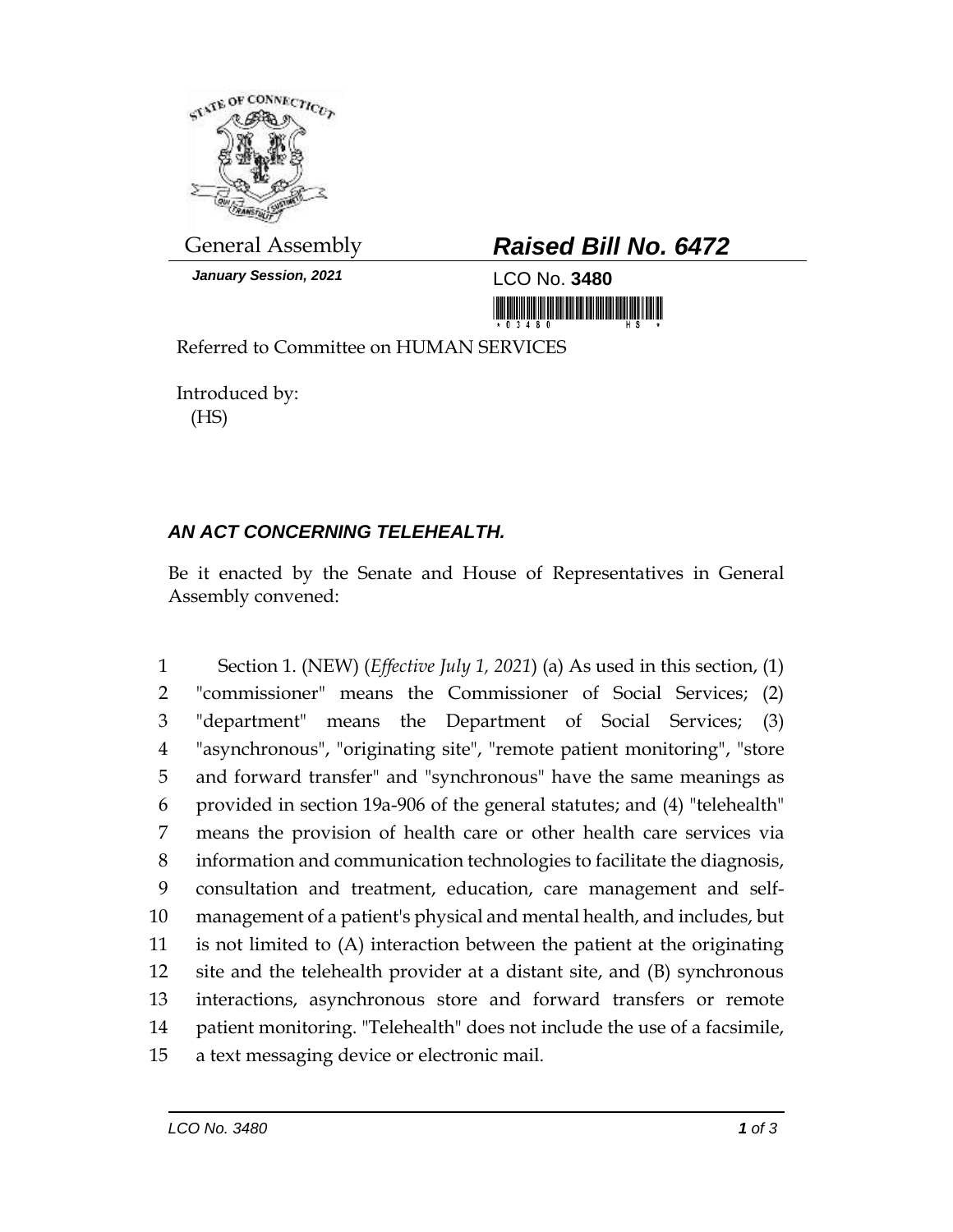(b) Notwithstanding the provisions of sections 17b-245c, 17b-245e and 19a-906 of the general statutes, the commissioner shall provide coverage under the Medicaid program for telehealth services in accordance with this section and to the extent permissible under federal law for a period of two years ending on June 30, 2023. The commissioner shall provide Medicaid reimbursement for services delivered via telehealth to the same extent as if the service was delivered in person, including, but not limited to, audio-only telehealth services when (1) such services can be delivered in a clinically appropriate manner, as determined by the commissioner, by means of a telephone, or (2) when a patient is unable to connect with telehealth providers by video due to access barriers, including, but not limited to, lack of technology, equipment or Internet access.

 (c) The commissioner shall not (1) impose higher patient cost sharing or more stringent prior authorization standards for telehealth services than in-person services, (2) limit coverage under the Medicaid program based on the provider's or patient's location during telehealth services, (3) prohibit a physician-patient relationship from being established via a telehealth visit, (4) prohibit a patient from providing consent to services or procedures verbally during a telehealth visit, or (5) limit coverage to an existing patient.

 (d) The commissioner shall require that the transmission, storage and dissemination of data and records related to telehealth services be in accordance with federal and state law and regulations concerning the privacy, security, confidentiality and safeguarding of individually identifiable information.

 (e) Not later than February 1, 2023, the commissioner shall submit a report, in accordance with the provisions of section 11-4a of the general statutes, to the joint standing committees of the General Assembly having cognizance of matters relating to human services and public health on (1) whether the expansion of telehealth services pursuant to this section has increased access to health care among Medicaid beneficiaries, (2) regions of the state that have experienced an increase